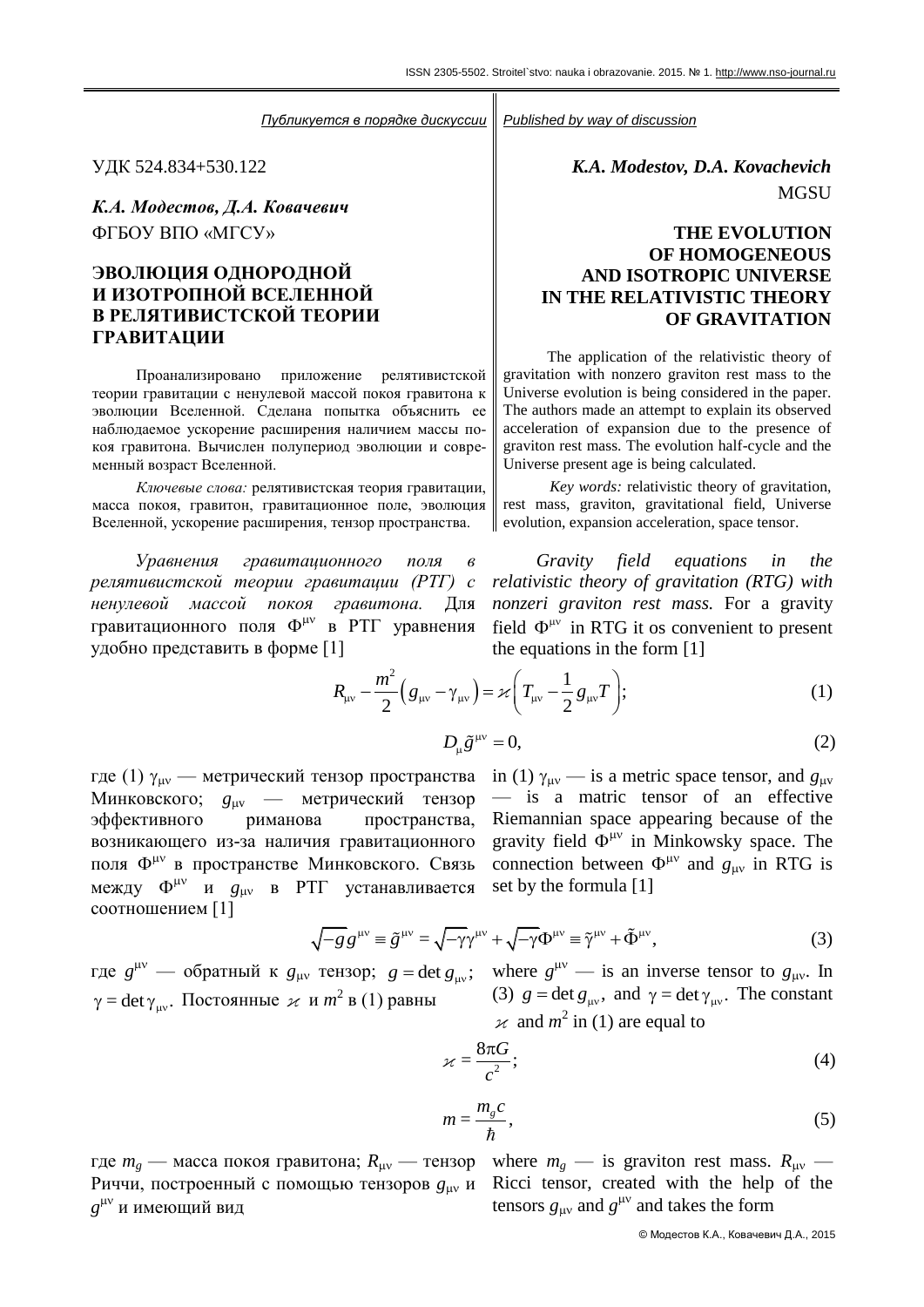$$
R_{\mu\nu} = \partial_{\lambda} \Gamma^{\lambda}_{\mu\nu} - \partial_{\mu} \Gamma^{\lambda}_{\nu\lambda} + \Gamma^{\sigma}_{\mu\nu} \Gamma^{\lambda}_{\sigma\lambda} - \Gamma^{\sigma}_{\mu\lambda} \Gamma^{\lambda}_{\sigma\nu}.
$$
 (6)

Здесь, как обычно, Here as always на не на не на не на не на не на не на не на не на не на не на не на не на н

$$
\Gamma^{\lambda}_{\mu\nu} = \frac{1}{2} g^{\lambda\rho} \left( \partial_{\mu} g_{\rho\nu} + \partial_{\nu} g_{\rho\mu} - \partial_{\rho} g_{\mu\nu} \right).
$$
 (7)

Наконец, в (1)  $T_{\mu\nu}$  — тензор энергии-<br>Finally, in (1)  $T_{\mu\nu}$  — is a tensor of a импульса вещества. Нетрудно показать, что из matter momentum energy. It os easy to show, (1) и (2) следует

that out of (1) and (2) follows 
$$
\frac{3}{2}
$$

$$
\nabla_{\mu}T_{\nu}^{\mu}=0,\tag{8}
$$

где  $\nabla_{\mu}$  — ковариантная производная в эффективном римановом пространстве.

В (2) через  $D_{\mu}$  обозначена ковариантная производная в пространстве Минковского.

Заметим, что согласно РТГ в качестве *x* могут быть выбраны любые допустимые в пространстве Минковского координаты, в т.ч. и галилеевы (т.е. инерциальные).

EXERCT:  $R_{\mu\nu} = \partial_{\mu} V_{\mu\nu} = \partial_{\mu} V_{\mu\nu} + V_{\mu\nu}^2 V_{\mu\nu} = -\partial_{\mu} V_{\mu\nu}^2 + \partial_{\mu} V_{\mu\nu}^2 = -\partial_{\mu} V_{\mu\nu}^2 + \partial_{\mu} V_{\mu\nu}^2 = -\frac{1}{2} \chi^{2/3} \left( \partial_{\mu} g_{\nu\mu} + \partial_{\nu} g_{\nu\mu} \right)$ .<br>
Harconert, **w** (1)  $T_{\mu\nu} = -\frac{1}{2} \chi^{$ *Эволюция однородной и изотропной Вселенной в РТГ с ненулевой массой покоя гравитона.* В настоящее время принято считать, что в ранней Вселенной вещество было распределено однородно и изотропно, и что она и в дальнейшем сохранила эти свойства, но только уже в относительно больших масштабах. Поэтому можно ожидать, что модель однородной и изотропной Вселенной будет достаточно хорошим приближением для описания реального мира.

Следуя [1], приведем основные факты, установленные в РТГ, для однородной и изотропной Вселенной. Интервал такой Вселенной имеет вид

$$
ds^{2} = a^{6}(t)dt^{2} - a_{\max}^{4}a^{2}(t)\left(dx^{2} + dy^{2} + dz^{2}\right),
$$

где *t*, *x*, *y*, *z* — галилеевы координаты пространства Минковского; *a*(*t*) — масштабный фактор, и, согласно РТГ, его область изменения заключена между числами *a*min и *a*max где из-за наличия у гравитона массы покоя  $a_{\min} > 0$ , а  $a_{\text{max}} < \infty$ . Переходя в (9) к собственному времени

where  $t$ ,  $x$ ,  $y$ ,  $z$  — are Galilean coordinates of Minkowsky space. In (9)  $a(t)$  — is a scale factor and, according to RTG, its variation range is between the numbers  $a_{\min}$  and  $a_{\max}$ , where, because of rest mass of graviton,  $a_{\min} > 0$ , and  $a_{\max} < \infty$ . Passing to (9) to proper time

$$
d\tau = a^3(t)dt,\t\t(10)
$$

интервал  $(9)$  примет вид the interval  $(9)$  takes the form

$$
ds2 = d\tau2 - \alpha2(\tau) (dx2 + dy2 + dz2),
$$
 (11)

а интервал пространства Минковского — вид and Minkowsky space interval takes the form

$$
d\sigma^2 = \frac{\alpha_{\text{max}}^4}{\alpha^6} d\tau^2 - dx^2 - dy^2 - dz^2.
$$
 (12)

where  $\nabla_{\mu}$  — is a covariant derivative in the effective Riemannian space.

In (2) with  $D_{\mu}$  a covatiant derivetive in Minkowsky space is denoted.

We should note that according to RTG any tolerable coordinates in Minkowsky space may be chosen as  $x^v$  including Galilean (i.e. inertial).

*Evolution of homogeneous isotropic Universe in RTG with non-zero graviton rest mass.* Today it is believed that in early Universe the matter was uniformly and isotropous distributed and that the Universe then maintained these features, but in larfer scale. That's why it should be expected, that the model of uniform isotropic Universe will be a good approximation for real world description.

In the given paragraph following [1] we offer the main facts stated in RTG for a homogenous and isotropic Universe. The interval of such a Universe takes the form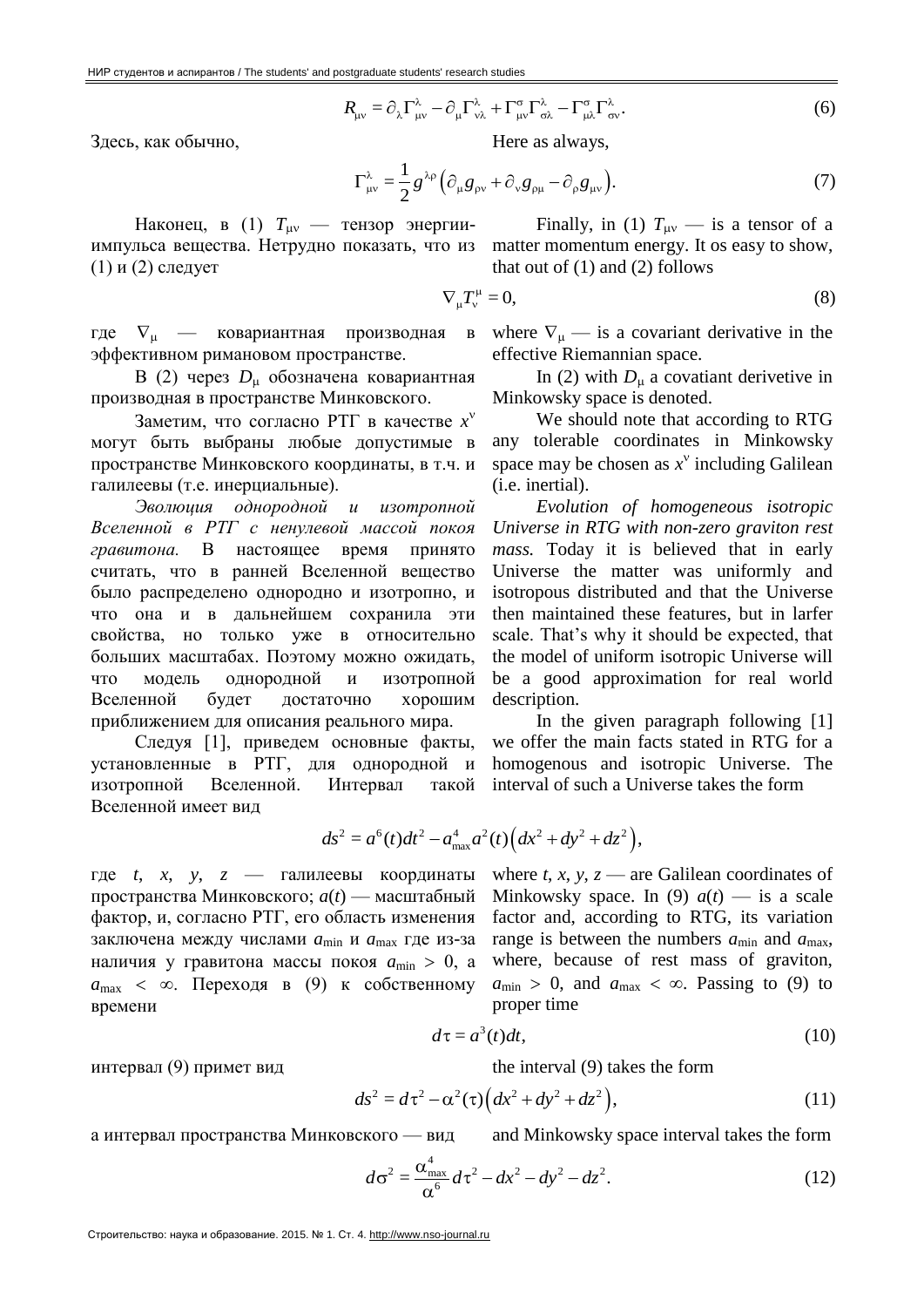Мы здесь для удобства ввели обозначение For convenience we introduced the following notation

$$
\alpha = a_{\text{max}}^2 a, \quad \alpha_{\text{max}} = a_{\text{max}}^3.
$$
 (13)

Очевидно, область изменения  $\alpha(\tau)$  будет The veriation range  $\alpha(\tau)$  will be

$$
\alpha_{\max}^2 \alpha_{\min} = \alpha_{\min} \leq \alpha \leq \alpha_{\max}.
$$
\n(14)

На основе (11) и (12) нетрудно установить, что отличные от нуля коэффициенты связности, соответственно, имеют вид

$$
\Gamma_{ij}^0 = \alpha \dot{\alpha} \delta_{ij}; \quad \Gamma_{0j}^i = \frac{\dot{\alpha}}{\alpha} \delta_{ij};
$$
\n(15)

$$
\gamma_{00}^0 = -3\frac{\dot{\alpha}}{\alpha}.\tag{16}
$$

Здесь и далее точки н обозначать производные индексы принимают значения 1, греческие — 0, 1, 2, 3.

В качестве тензора  $T_{\mu\nu}$ , как правило, выбирается тензор энергии-импульса идеальной жидкости

$$
T_{\mu\nu} = \left(\rho + \frac{p}{c^2}\right)u_{\mu}u_{\nu} - g_{\mu\nu}\frac{p}{c^2},
$$

где  $\rho$  — плотность массы вещества;  $p$  — where  $\rho$  — is a matter mass density,  $p$  — is изотропное давление;  $u_{\mu} = g_{\mu\lambda} \frac{dx}{dt}$ *ds* λ  $\mu = g_{\mu\lambda} \frac{dx}{l_{\tau}}$  -4 скорость элемента объема. Всюду в дальнейшем будем использовать систему единиц, в которой скорость света равна единице. Невозмущенные *р* и *p* зависят только от  $\tau$ . Подставляя (15) в (6), получим an isotropic pressure, and  $u_{\mu} = g_{\mu\lambda} \frac{dx}{dt}$ *ds* λ  $g_{\mu} = g_{\mu\lambda} \frac{dx}{l_{\tau}}$ 4-a speed of volume element. Further we will always use a system of units, in which the light velocity is equal to 1. Nonperturbed  $\rho$ and *p* only depend on .

Greek ones — 0, 1, 2, 3. Usually a tensor of energy-impulse of an ideal liquid is chosen as tensor  $T_{\mu\nu}$ ,

Substituting  $(15)$  in  $(6)$ , we obtain

$$
R_{00} = -3\frac{\ddot{\alpha}}{\alpha}; \quad R_{11} = R_{22} = R_{33} = 2\dot{\alpha}^2 + \alpha\ddot{\alpha}; \quad R_{0i} = 0. \tag{18}
$$

Так как *g*0*<sup>i</sup>* = 0 и *R*0*<sup>i</sup>* , из уравнений (1) и (17) следует, что *u<sup>i</sup>* = 0. Это означает, что в рассматриваемой модели вещество находится в покое относительно инерциальной системы отсчета. Согласно (17), для компонент  $T_{\mu\nu}$ , с учетом  $u_i = 0$  имеем

As far as  $g_{0i} = 0$  and  $R_{0i}$ , out of the equations (1) and (17) it follows, that  $u_i = 0$ . This denotes, that in the observed model the matter rests in relation to inertial system. According to (17), for the components  $T_{\mu\nu}$ , with account for  $u_i = 0$  we have

$$
T_{00} = \rho; \quad T_{11} = T_{22} = T_{33} = \alpha^2 p; T_{\mu\nu} = 0 \text{ при } \mu \neq \nu.
$$
 (19)

Подставляя (18)—(19) в (1), получим уравнения Substituting  $(18)$ — $(19)$  in  $(1)$ , we obtain the equations

obtain the equations  
\n
$$
\left(\frac{\dot{a}}{a}\right)^2 = \frac{8\pi}{3} \times p + \frac{m^2}{12} \left(\frac{3}{a^2 \beta} - \frac{1}{a^6} - 2\right);
$$
\n(20)

Bssing on (11) and (12) it is easy to establish, that the nonzero connection coeffixients correspondendly take the form

$$
400
$$
\n
$$
424
$$
\n
$$
434
$$
\n
$$
54
$$
\n
$$
54
$$
\n
$$
54
$$
\n
$$
54
$$
\n
$$
54
$$
\n
$$
54
$$
\n
$$
54
$$
\n
$$
54
$$
\n
$$
54
$$
\n
$$
54
$$
\n
$$
54
$$
\n
$$
54
$$
\n
$$
54
$$
\n
$$
54
$$
\n
$$
54
$$
\n
$$
54
$$
\n
$$
54
$$
\n
$$
54
$$
\n
$$
54
$$
\n
$$
54
$$
\n
$$
54
$$
\n
$$
54
$$
\n
$$
54
$$
\n
$$
54
$$
\n
$$
54
$$
\n
$$
54
$$
\n
$$
54
$$
\n
$$
54
$$
\n
$$
54
$$
\n
$$
54
$$
\n
$$
54
$$
\n
$$
54
$$
\n
$$
54
$$
\n
$$
54
$$
\n
$$
54
$$
\n
$$
54
$$
\n
$$
54
$$
\n
$$
54
$$
\n
$$
54
$$
\n
$$
54
$$
\n
$$
54
$$
\n
$$
54
$$
\n
$$
54
$$
\n
$$
54
$$
\n
$$
54
$$
\n
$$
54
$$
\n
$$
54
$$
\n
$$
54
$$
\n
$$
54
$$
\n
$$
54
$$
\n
$$
54
$$
\n
$$
54
$$
\n
$$
54
$$
\n
$$
54
$$
\n
$$
54
$$
\n
$$
54
$$
\n
$$
54
$$
\n
$$
54
$$
\n
$$
54
$$
\n
$$
54
$$
\n

 $\int_{c^2}^{P} u_\mu u_\nu - g_{\mu\nu} \frac{P}{c}$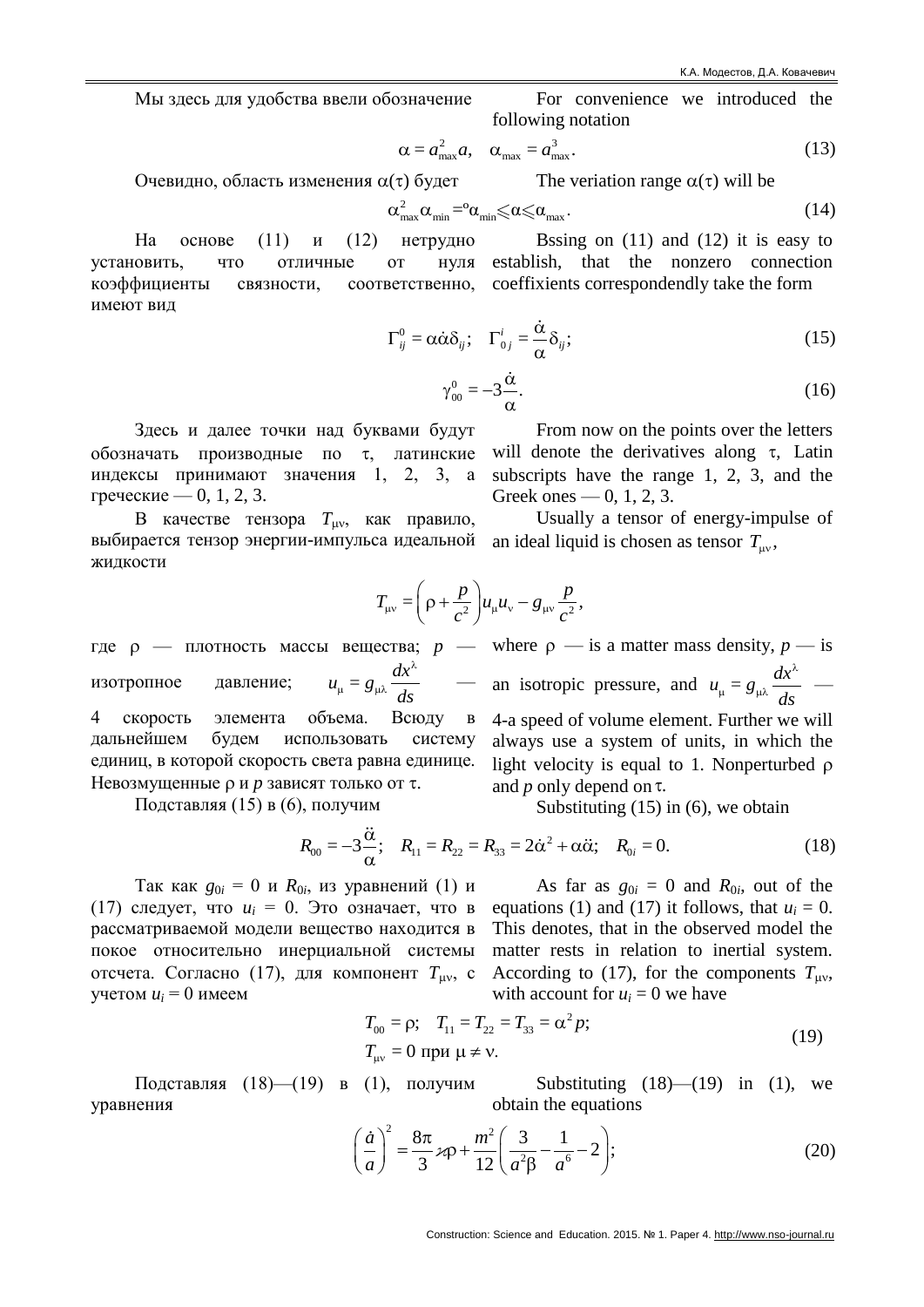$$
\frac{\ddot{a}}{a} = -\frac{4\pi}{3}\varkappa\left(\rho + 3p\right) + \frac{m^2}{6}\left(\frac{1}{a^6} - 1\right). \tag{21}
$$

Эволюция без учета материи. Согласно современным наблюдательным данным [2-4] Вселенная расширяется ускоренно. Обычно в РТГ для объяснения ускоренного расширения используют квинтэссенцию [5-8]. Из (21) видно, что материальный член приводит к отрица $q = \frac{\ddot{a}/a}{\left(\dot{a}/a\right)^2},$ тельному параметру ускорения а из (20) — что именно член с массой грави-

тона отвечает за точки поворота  $\dot{a} = 0$ . Поэтому проанализируем сценарий эволюции Вселенной с доминированием массивного члена. Для начала найдем точки поворота, т.е. корни многочлена

Evolution without account for the matter. According to the modern observational data  $[2-4]$  the Universe extends at a growing rate. Usually in RTG in order to explain the accelerated expansion the quintessence of  $[5-8]$  is used. Out of  $(21)$  we can see, that the mass element leads to the negative acceleration parameter  $q = \frac{\ddot{a}/a}{(\dot{a}/a)^2}$ , and out of

 $(20)$  — that the element with graviton mass is responsible for transition points  $\dot{a} = 0$ . So let's analyze the Universe evolution scenario with large element domination. At first let us find transition points, *i.e.* roots of a polynomial:

$$
\frac{1}{a^6} - \frac{3}{a^2 \beta} + 2 = 0.
$$
 (22)

Произведем замену  $t = \frac{1}{a^2}$ :

Let us substitute  $t = \frac{1}{a^2}$ :

Используем формулу Кардано:

We use Cardano formula:

 $(23)$ 

$$
Q = \left(\frac{q}{2}\right)^2 + \left(\frac{p}{3}\right)^3 = \left(\frac{2}{2}\right)^2 + \left(\frac{-3}{\frac{3}{2}}\right)^3 = 1 - \beta^{-3};
$$
  
\n
$$
\alpha_{1,2} = \sqrt[3]{-\frac{q}{2} \pm \sqrt{Q}} = \sqrt[3]{-1 \pm \sqrt{1-\beta^{-3}}};
$$
  
\n
$$
t_1 = \alpha_1 + \alpha_2 = \sqrt[3]{-1 - \sqrt{1-\beta^{-3}}} + \sqrt[3]{-1 + \sqrt{1-\beta^{-3}}};
$$
  
\n
$$
t_{2,3} = -\frac{\alpha_1 + \alpha_2}{2} \pm i\sqrt{3} \frac{\alpha_1 - \alpha_2}{2} =
$$
  
\n
$$
= -\frac{\sqrt[3]{-1 - \sqrt{1-\beta^{-3}}} + \sqrt[3]{-1 + \sqrt{1-\beta^{-3}}}}{2} \pm i\sqrt{3} \frac{\sqrt[3]{-1 - \sqrt{1-\beta^{-3}}}}{2} - \sqrt[3]{-1 + \sqrt{1-\beta^{-3}}}}
$$

 $t^3 - \frac{3}{\beta}t + 2 = 0.$ 

Уравнение (23) имеет:

 $\sqrt{ }$ 

The equation  $(23)$  has:

$$
\begin{cases}\n0 < \beta < 1 \quad \text{---} \quad 3 \text{ періствительных корня } ( -\infty < t_1 < -2, 0 < t_2 < 1, +\infty > t_3 > 1); \\
\beta = 1 < 2 \text{ періствительных корня кратностей } 1 \text{ и } 2 \ (t_1 = -2, t_{2,3} = 1); \\
1 < \beta < +\infty \quad \text{---} \quad 1 \text{ періствительный корень } \left( -2 < t_1 < -\sqrt[3]{2} \right).\n\end{cases}
$$
\n
$$
\begin{cases}\n0 < \beta < 1 \quad \text{---} \quad 2 \text{ положительных действительных корня } (+\infty > a_2 > 1, 0 < a_3 < 1); \\
\beta = 1 < 1 \quad \text{---} \quad 1 \text{ положительный действительный корень кратности } 2 \ (a_{2,3} = 1); \\
1 < \beta < -\infty \quad \text{---} \quad \text{действительных корней нет.}\n\end{cases}
$$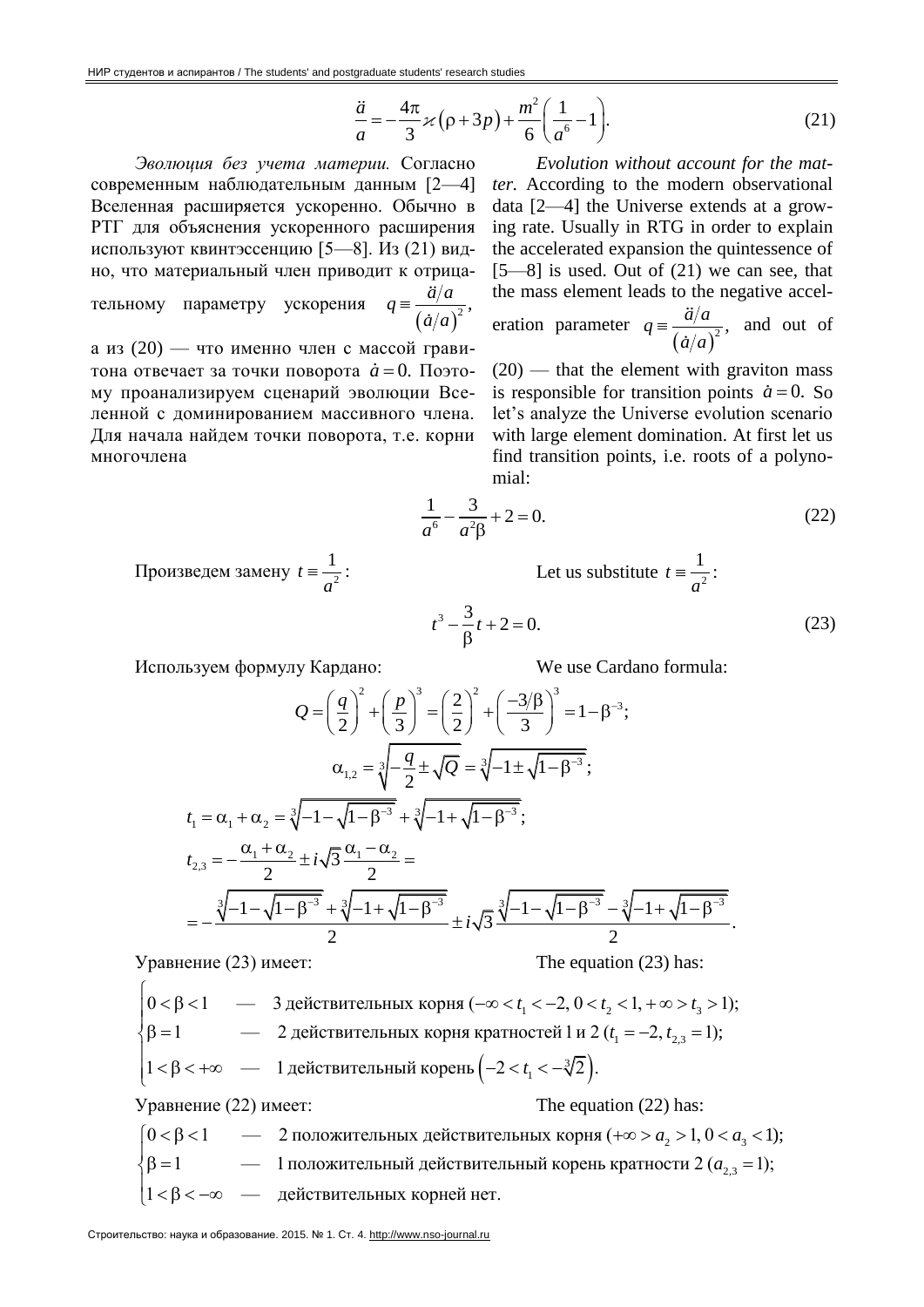Как следует из (21), в пренебрежении вкладом материи параметр ускорения *q* положителен при  $a < 1$ .

Cлучай  $\beta$  << 1:

Правая часть (20) положительна при

$$
a_{\min} < a < a_{\max}
$$
, \t $\text{rge}$  \t $a_{\min} = \left(\frac{\beta}{3}\right)^{\frac{1}{4}}$  \t $\text{mge}$ 

$$
a_{\text{max}} = \left(\frac{3}{2\beta}\right)^{\frac{1}{2}}.
$$
 3  
Haq = 1  
 b xoq

интервал.

Cлучай  $\beta \ll 1$ :

Правая часть (20) положительна при

$$
a_{\min} < a < a_{\max}
$$
, r,  
 $a_{\min} = 1 - \frac{1}{2} \sqrt{1 - \beta}$  u  
 $a_{\max} = 1 + \frac{1}{2} \sqrt{1 - \beta}$ .

Значение *a* =1 входит в этот интервал.

Случай  $\beta = 1$ :

Здесь имеем только статическую Вселенную  $a(\tau) \equiv 1$ .

Cлучай  $\beta > 1$ :

Правая часть (20) всегда отрицательна. Решений нет.

Уравнение (20) позволяет выразить решение в неявном виде в квадратурах

As it follows from (21), ignoring the matter influence the acceleration parameter  $q$  is positive at  $a < 1$ .

The variant  $\beta \ll 1$ :

The right part of (20) is positive at 1 and

$$
a_{\min} < a < a_{\max}, \qquad \text{rge} \qquad a_{\min} = \left(\frac{\beta}{3}\right)^4
$$

2 max  $\left(\frac{3}{2}\right)^2$ . 2  $a_{\text{max}} = \left(\frac{3}{28}\right)$  $(2\beta)$ The value  $a = 1$  is included into this interval.

The variant  $\beta \ll 1$ :

The right part of (20) is positive at  $a_{\min} < a < a_{\max}$ , where  $a_{\min}$  $1 - \frac{1}{2} \sqrt{1}$ 2  $a_{\min} = 1 - \frac{1}{2} \sqrt{1 - \beta}$ and max  $1 + \frac{1}{2} \sqrt{1 - \beta}$ . 2  $a_{\text{max}} = 1 + \frac{1}{2} \sqrt{1 - \beta}$ .

The value  $a = 1$  is included into this interval.

The variant  $\beta = 1$ :

Here we have only statistical Universe  $a(\tau) \equiv 1$ .

The variant  $\beta > 1$ :

The right part (20) is always negative. There are no solutions.

The equation (20) allows expressing the solution implicitly in quadratures

$$
= \int \frac{da}{a\sqrt{\frac{m^2}{12} \left(\frac{3}{a^2\beta} - 2 - \frac{1}{a^6}\right)}}.
$$
 (24)

В пренебрежении вкладом материи: Neglecting matter influence:

*t*

$$
\sqrt[n]{12 \left(a^2 \beta \frac{a^6}{a^6}\right)}
$$
\n
$$
t = \frac{2\sqrt{3}}{m} \int \frac{da}{a\sqrt{\frac{3}{a^2 \beta} - 2 - \frac{1}{a^6}}} = \frac{\sqrt{6}}{m} \int \frac{a^2 da}{\sqrt{-\left(a^2 - a_{\min}^2\right)\left(a^2 - a_{\max}^2\right)\left(a^2 + a_1^2\right)}}.
$$

Приближенные аналитические выражения в окрестности точек поворота.

Случай  $a \gg a_{\min}$ :

The approximate analytical expressions about transition points:

The variant  $a \gg a_{\min}$ :

$$
t \approx \frac{\sqrt{3}a_{\min}^{\frac{3}{2}}}{m\sqrt{(a_{\max}^2 - a_{\min}^2)\left(a_{\min}^2 + a_1^2\right)}} \int \frac{da}{\sqrt{a - a_{\min}}} = t_{\min} + t_{\min}
$$

$$
+ \frac{2\sqrt{3}a_{\min}^{\frac{3}{2}}}{m\sqrt{(a_{\max}^2 - a_{\min}^2)\left(a_{\min}^2 + a_1^2\right)}} \sqrt{a - a_{\min}}.
$$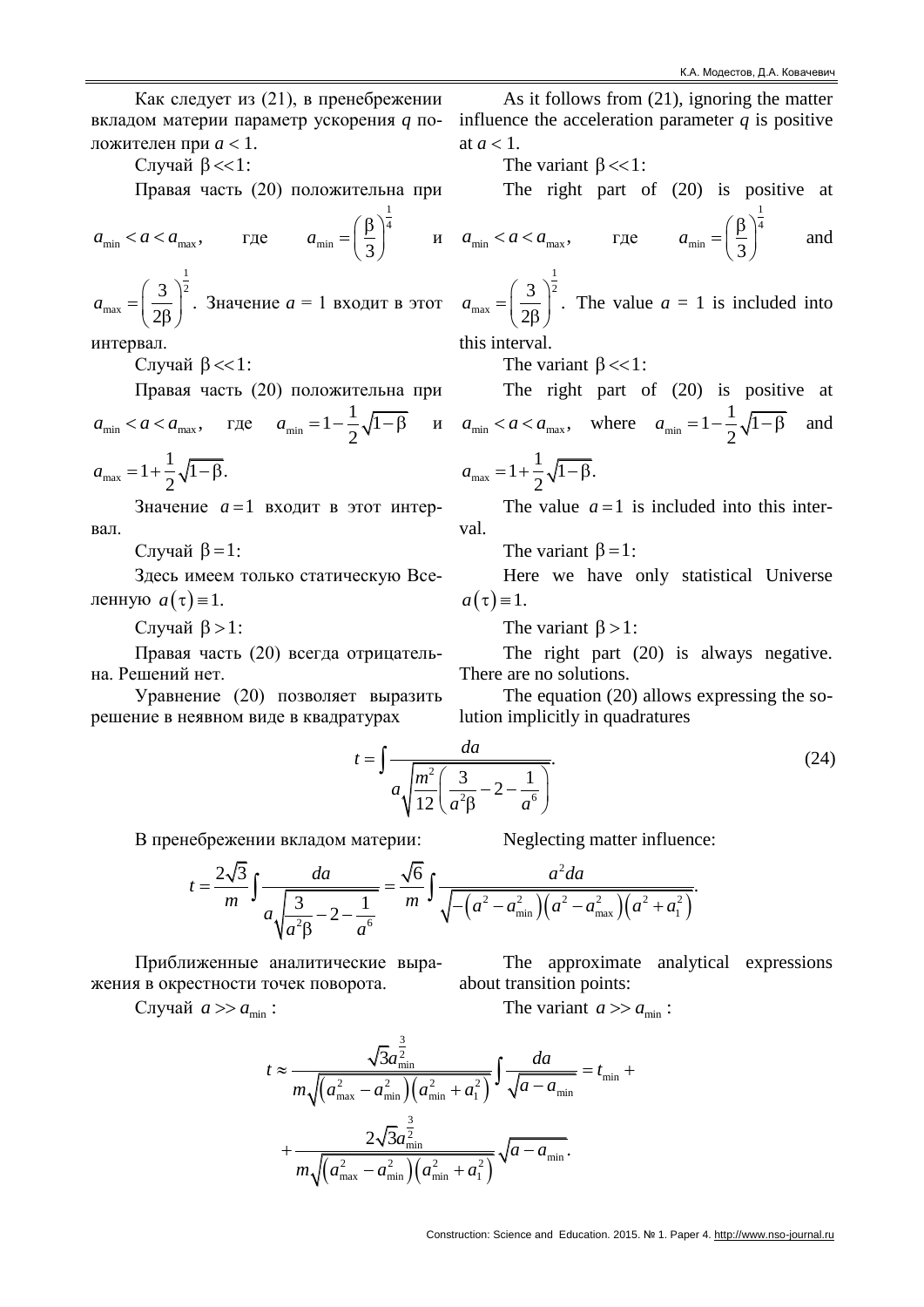Случай  $a \ll a_{\text{max}}$ :

The variant  $a \ll a_{\text{max}}$ :

$$
t \approx \frac{\sqrt{3}a_{\max}^{\frac{3}{2}}}{m\sqrt{(a_{\max}^2 - a_{\min}^2)(a_{\max}^2 + a_1^2)}} \int \frac{da}{\sqrt{a_{\max} - a}} = t_{\max} - \frac{2\sqrt{3}a_{\max}^{\frac{3}{2}}}{m\sqrt{(a_{\max}^2 - a_{\min}^2)(a_{\max}^2 + a_1^2)}} \sqrt{a_{\max} - a}.
$$

Однако для вычисления времени при масштабного значительных изменениях фактора а необходимо численно вычислить интеграл в (24).

На графике представлены зависимость от параметра В полупериода циклической эволюции и максимально возможного современного возраста Вселенной (времени окончания этапа ускоренного расширения).

Though for calculating the time at significant changes of scale factor  $a$  it is necessary to calculate the integral in (24).

The diagram presents the dependence of the cyclic evolution half-cycle and maximum possible recent Universe age (the time of accelerated expansion end) from the parameter  $\beta$ 



Рассмотрим аналитически предельные случаи. В пренебрежении материальным членом (21) принимает вид

$$
\frac{\ddot{a}}{a} = \frac{m^2}{6} \bigg( \frac{1}{a^6} - 1 \bigg).
$$

При  $\beta \ll 1$  отклонение *а* от 1 мало, поэтому в линейном приближении

At  $\beta \ll 1$  the deflection a from 1 is small, that's why in linear approximation:

This equation represents the equation

cases. Upon neglecting the material compo-

nent  $(21)$  takes the form

$$
\ddot{a} \approx m^2(1-a).
$$

Это уравнение представляет собой уравнение гармонических колебаний с периодом  $T = \frac{2\pi}{m}$ 

При  $\beta \ll 1$   $a_{\min} \ll 1$ , зато  $a_{\max} \gg 1$ , поэтому доминируют значения  $a \gg 1$ , следовательно:

of harmonic oscillations with the period 
$$
T = \frac{2\pi}{m}
$$
.

At  $\beta \ll 1$   $a_{\min} \ll 1$ , but  $a_{\max} \gg 1$ , that's why the values  $a \gg 1$ , dominate, thus:

$$
\ddot{a} \approx -\frac{m^2}{6}a
$$

Строительство: наука и образование. 2015. № 1. Ст. 4. http://www.nso-journal.ru